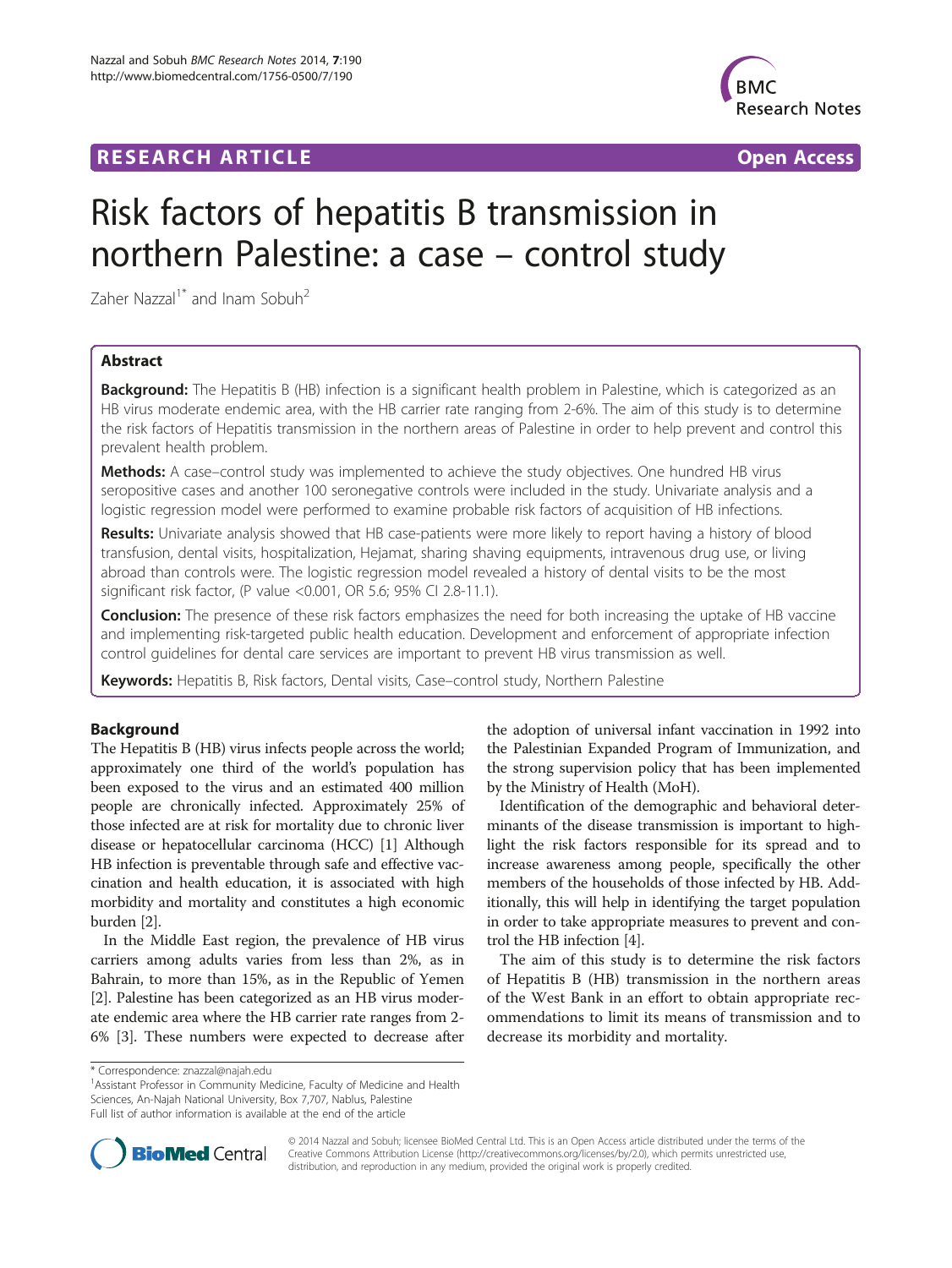#### **Methods**

#### Study design and population

A case–control study was conducted to evaluate the potential risk factors of HB transmission. All incident cases of HB infection during the period from December 2011 to December 2012 that met the inclusion criteria were enrolled in the study. The study was conducted at preventive medicine clinics in primary health care (PHC) departments in the northern areas of Palestine, where all newly discovered HB cases are notified.

The study population consisted of all newly-diagnosed (within the past six months from the time of the study) HB patients. Cases were diagnosed according to the applied Palestinian MoH policy in which confirmed diagnosis of acute HB is based on positive laboratory tests for anti- HBc IgM, or HBsAg and the patient is not known to have chronic HB [[5\]](#page-5-0). The controls were members of the households of the cases who had no laboratory evidence of HB infection (seronegative), and were within 5 years of age of the cases.

#### Data collection

An interviewer-administered questionnaire was used to achieve the study objective, which was constructed based on a number of different related studies [\[6-12\]](#page-5-0). It consisted of 36 questions, mainly concerned with the demographic characteristics of the participants, the source of HB detection and vaccination status, and HB transmission determinants.

All subjects were asked about personal behavior and health care services-related risk factors, such as intravenous drug use, sharing shaving instruments, sharing toothbrushes, shaving at a barber, Hejamat (phlebotomy, a procedure in traditional medicine of Palestine that is similar to bloodletting), getting piercings or tattoos, a history of Haj and Omra (Muslim pilgrimages), jail history (for more than three months), STD history, receiving blood, invasive surgery (including endoscopy procedure), hemodialysis, a history of dental visits, and a history of hospitalization.

Prior to data collection, the questionnaire was pretested with a convenience sample of 10 candidates of the study population to ensure the clarity, time, and ease of administration. Refinements were made on the basis of feedback from the pre-test. Those who participated in the pre-testing were excluded from the study sample.

Preventive medicine nurses interviewed both cases and controls. All nurses received standard training on how to interview the participants and how to clarify the questionnaire, emphasizing the importance of ensuring that each factor happened during the six months prior to detecting the HB infection.

#### Statistical analysis

We used the Statistical Package for Social Sciences (SPSS) version 17 for data entry and statistical analysis. Descriptive statistics were computed to assess the personal characteristics of the participants. Univariate analysis was conducted using a Chi-square test with an odds ratio (OR) calculated for risk factors. Multivariate logistic regression was performed for variables found to be significant in univariate analysis. A P-value of <0.05 was considered to indicate statistical significance and a confidence interval was set at 95%.

The Institutional Review Broad of An-Najah National University (ANU) approved the study and approvals were additionally obtained from the Palestinian MoH. A signed consent form was obtained from all participants.

#### Results

During the study period, a total of 100 patients were diagnosed with HB and accepted to participate in the study. The majority of the patients (72%) were in the age group 20–40 years old, male gender predominated among the cases (69%/31%) with male–female ratio is 3:1, and threefourths of the patients were married. The majority of the cases were detected following blood donation, preemployment examinations and pregnancy profile tests.

During the same period, 100 members of the households of the cases with negative tests for Hepatitis B who had come to the preventive medicine clinic agreed to participate in the study as part of the control group. Cases and the controls were matched by age (within 5 years of age). Table [1](#page-2-0) shows social and demographic characteristics of participants. The two groups were comparable except for gender and occupation.

For the health-care services exposure risk factors, the univariate analysis revealed that a history of blood transfusion, dental visits, and hospitalizations were significantly associated with HB infection (P-value <0.05). On the other hand, it did not show significant differences between patients and controls regarding a history of dialysis, exposure to needle stick injury, and surgical operation (Table [2\)](#page-2-0).

The univariate analysis revealed a significant relationship between HB infection and some behavioral risk factors such as Hejamat, IV drug use, barber visits and living abroad for more than one year (P-value  $< 0.05$ ). On the other hand, it did not show a significant difference between cases and controls in regard to other personal behavioral risk factors such as getting tattoos or piercings, sharing pre-used tooth brushes, having a history of Haj and Omra, being in jail for more than three months, and having a history of STDs (Table [3\)](#page-3-0).

The multivariate logistic regression model included all variables found to be significant in the univariate analysis; gender, occupation, blood transfusion, dental visits, hospitalization, Hejamat, sharing shaving equipment,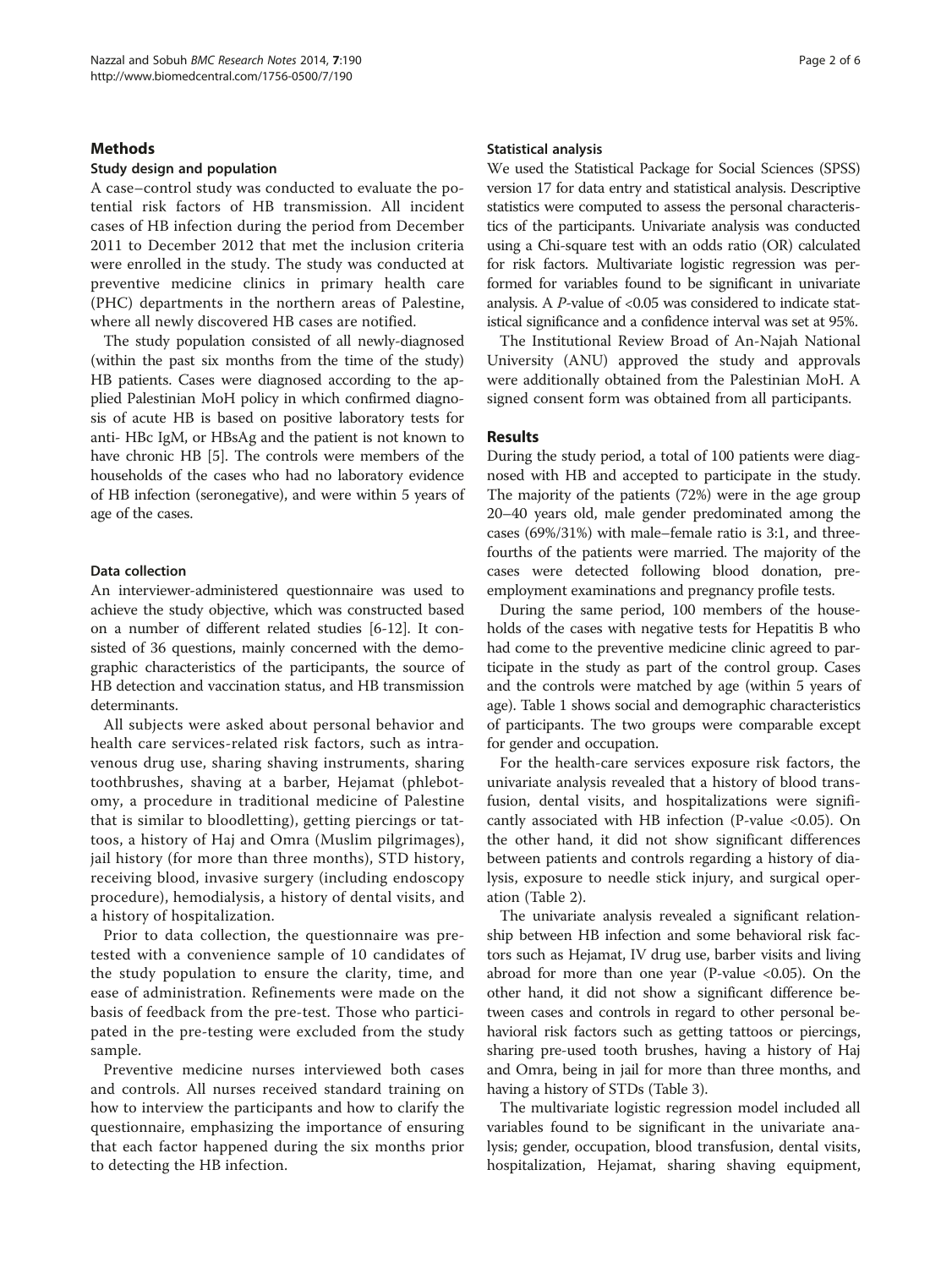| Variable                 | Case ( $n = 100$ )<br>frequency (%) | Control ( $n = 100$ )<br>frequency (%) | P value <sup>5</sup> |
|--------------------------|-------------------------------------|----------------------------------------|----------------------|
| Age:                     |                                     |                                        |                      |
| $-20-30$                 | 34 (34)                             | 41 (41)                                | 0.394                |
| $-31-40$                 | 38 (38)                             | 41 (41)                                |                      |
| $-41-50$                 | 21 (21)                             | 14 (14)                                |                      |
| $\bullet$ > 50           | 07(07)                              | 04 (04)                                |                      |
| Gender:                  |                                     |                                        |                      |
| • Male                   | 69 (69)                             | 45 (45)                                | 0.001                |
| • Female                 | 31(31)                              | 55 (55)                                |                      |
| Residency:               |                                     |                                        |                      |
| $\blacksquare$ City      | 22 (22)                             | 21(21)                                 | 0.984                |
| • Village                | 58 (58)                             | 59 (59)                                |                      |
| $\blacksquare$ Camp      | 20(20)                              | 20 (20)                                |                      |
| Level of education:      |                                     |                                        |                      |
| · Illiterate             | 04 (04)                             | 02 (02)                                | 0.615                |
| • Elementary & secondary | 69 (69)                             | 67(67)                                 |                      |
| • University             | 27 (27)                             | 31(31)                                 |                      |
| Occupation:              |                                     |                                        |                      |
| • Manual                 | 14 (14)                             | 09 (09)                                | 0.005                |
| $-HCW$                   | 06 (06)                             | 04 (04)                                |                      |
| • Military               | 14 (14)                             | 02 (02)                                |                      |
| · Others*                | 66 (66)                             | 85 (85)                                |                      |
| Marital status:          |                                     |                                        |                      |
| • Married                | 75 (75)                             | 71 (71)                                | 0.524                |
| • Unmarried              | 25(25)                              | 29 (29)                                |                      |
| Vaccination status:      |                                     |                                        |                      |
| • Vaccinated             | 03 (03)                             | 07 (07)                                | 0.358                |
| • Non-vaccinated         | 97 (97)                             | 93 (93)                                |                      |
| Family size:             |                                     |                                        |                      |
| $\cdot$ <5               | 66 (66)                             | 71 (71)                                | 0.447                |
| • ≥5                     | 34 (34)                             | 29 (29)                                |                      |
| Monthly income (JD):     |                                     |                                        |                      |
| $-500$                   | 68 (68)                             | 69 (69)                                | 0.87                 |
| $\geq 500$               | 32 (32)                             | 31(31)                                 |                      |

<span id="page-2-0"></span>Table 1 Distribution of socio-demographic characteristics of the cases and controls

\*Others: students, employee, …etc. \$Chi Squared test JD = Jordanian Dinar.

intravenous drug use, barber visits and living abroad. Controlling for all the above-mentioned variables, the Logistic-Regression Model identified only dental visits to be significantly associated with HB infection (P-value < 0.001, OR = 5.6) (Table [4](#page-4-0)).

#### **Discussion**

The results showed that a number of behavioural and health care service-related factors put a person at risk for transmission of HB infection. All of these risk factors

#### Table 2 Univarite analysis for the health-care services exposure risk factors of HB

| Variable                          | Case<br>n(%) | Control<br>n (%)  | P value                     | OR <sup>5</sup><br>(95% CIA)    |
|-----------------------------------|--------------|-------------------|-----------------------------|---------------------------------|
| History of dialysis:              |              |                   |                             |                                 |
| Yes                               | 3(3)         |                   | $0(0)$ $0.346^{\circ\circ}$ | $2.0(0.76 - 5.34)$              |
| $\blacksquare$ No                 |              | 97 (97) 100 (100) |                             |                                 |
| History of blood<br>transfusion:  |              |                   |                             |                                 |
| • Yes                             | 24 (24)      | 9(9)              | $0.004*$                    | $3.2(1.4-7.28)$                 |
| $\blacksquare$ No                 | 76 (76)      | 91 (91)           |                             |                                 |
| History of<br>needle stick:       |              |                   |                             |                                 |
| • Yes                             | 7 (7)        | 2(2)              |                             | $0.170^{\circ}$ 3.7 (0.75-18.2) |
| $\blacksquare$ No                 |              | 93 (93) 98 (98)   |                             |                                 |
| History of surgical<br>operation: |              |                   |                             |                                 |
| Yes                               | 35 (35)      | 23 (23)           | $0.061*$                    | $1.8(0.97-3.3)$                 |
| $\blacksquare$ No                 | 65 (65)      | 77 (77)           |                             |                                 |
| History of<br>dental visits:      |              |                   |                             |                                 |
| • Yes                             | 75 (75)      | 29 (29)           | $<$ 0.001*                  | $7.4(3.9-13.7)$                 |
| $\blacksquare$ No                 | 25 (25)      | 71 (71)           |                             |                                 |
| History of hospitalization:       |              |                   |                             |                                 |
| Yes                               | 45 (45)      | 28 (28)           | $0.013*$                    | $2.1(1.17-3.78)$                |
| $\blacksquare$ No                 | 55 (55)      | 72 (72)           |                             |                                 |

\*Chi Squared test<sup>, @</sup>Fisher exact test<sup>, \$</sup>OR = Odds Ratio<sup>, ^</sup>CI: Confidence Interval.

should be addressed by public health officials to formulate prevention and control measures. However, because the history of a dental visit was found to be the most significant risk factor associated with HB infection, there is an emergent need to intervene in this area.

The case group showed male predominance contrary to the control group. The literature shows that males are at a higher risk to contract the HB infection. Studies conducted in Egypt, Turkey and Brazil showed that the male gender was considered a risk factor for HB infection [\[10,11,13](#page-5-0)]. The majority of the study population was young adults, between the ages of 20 to 40 years. This result may be due to the rising incidence of risk factors for the HB infection toward the end of adolescence. This is also consistent with the allowed age range of blood donation, employment and the child bearing age of the females, the three most common sources of HB cases' detection.

Our study revealed that only 5% of the study population reported being vaccinated against HB; 3% of the cases and 7% of the controls. This is consistent with what a study conducted in Egypt shows [\[11](#page-5-0)]. The low proportion of vaccinated participants (in both cases and controls) is an indication that more efforts should be dedicated to vaccinating adults born before 1992, especially those working in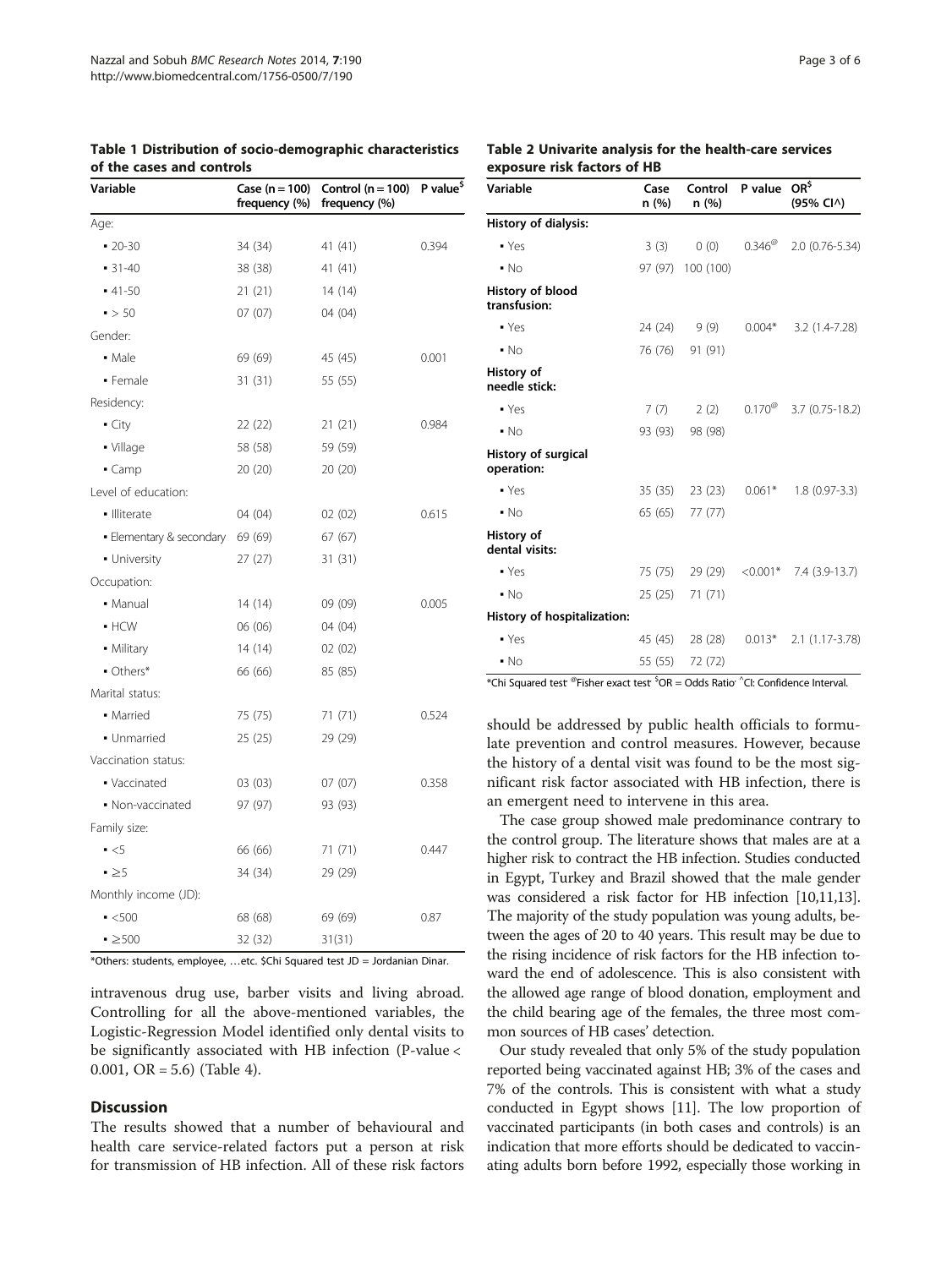<span id="page-3-0"></span>Table 3 Univarite analysis of the personal behavior risk factors of HB

| Variable                               | Case n (%) | Control n (%) | P value         | OR <sup>\$</sup> (95% CI^) |
|----------------------------------------|------------|---------------|-----------------|----------------------------|
| <b>History of Hejamat</b>              |            |               |                 |                            |
| $\cdot$ Yes                            | 11(11)     | 2(2)          | $0.010*$        | 6.1 (1.3-28.07)            |
| $\boldsymbol{\cdot}$ No                | 89 (89)    | 98 (98)       |                 |                            |
| <b>Tattoos</b>                         |            |               |                 |                            |
| • Yes                                  | 5(5)       | 1(1)          | $0.097*$        | 5.2 (0.59-45.4)            |
| $\cdot$ No.                            | 95 (95)    | 99 (99)       |                 |                            |
| Piercing                               |            |               |                 |                            |
| • Yes                                  | 4(4)       | 3(3)          | $0.700*$        | 1.36 (0.25-6.18)           |
| $\cdot$ No                             | 96 (96)    | 97 (97)       |                 |                            |
| Sharing shaving equipment <sup>a</sup> |            |               |                 |                            |
| • Yes                                  | 29 (42.20  | 11(24.4)      | $0.049*$        | 3.3(1.02-7.07)             |
| $\cdot$ No                             | 40 (58)    | 34 (75.5)     |                 |                            |
| History of sharing toothbrush          |            |               |                 |                            |
| • Yes                                  | 15(15)     | 8(8)          | $0.121*$        | 2.0 (0.82-5.03)            |
| $\cdot$ No                             | 85 (85)    | 92 (92)       |                 |                            |
| Intravenous drug use                   |            |               |                 |                            |
| • Yes                                  | 5(5)       | 0(0)          | $0.024^\circ$   | $2.05(1.8-2.3)$            |
| $\boldsymbol{\cdot}$ No                | 95 (95)    | 100 (100)     |                 |                            |
| History of barber visit <sup>a</sup>   |            |               |                 |                            |
| • Yes                                  | 29 (42.0)  | 10 (22.2)     | $0.032*$        | $2.5(1.1-5.9)$             |
| $\cdot$ No                             | 40 (58.0)  | 35 (77.8)     |                 |                            |
| History of Haj and/or Omra             |            |               |                 |                            |
| $\cdot$ Yes                            | 12(12)     | 7(7)          | $0.228*$        | 1.8 (0.68-4.81)            |
| $\cdot$ No                             | 88 (88)    | 93 (93)       |                 |                            |
| Living abroad (> one year)             |            |               |                 |                            |
| • Yes                                  | 21(21)     | 8(8)          | $0.009*$        | 3.0 (1.28-7.280)           |
| $\boldsymbol{\cdot}$ No                | 79 (79)    | 92 (92)       |                 |                            |
| History of jail:                       |            |               |                 |                            |
| • Yes                                  | 9(9)       | 3(3)          | $0.074*$        | 3.1 (0.84-12.2)            |
| $\boldsymbol{\cdot}$ No                | 91 (91)    | 97 (97)       |                 |                            |
| History of STDs:                       |            |               |                 |                            |
| • Yes                                  | 1(1)       | 0(0)          | $0.316^{\circ}$ | 2.0 (1.75-2.31)            |
| $\boldsymbol{\cdot}$ No                | 99 (99)    | 100 (100)     |                 |                            |

\*Chi-square Test, <sup>@</sup>Fisher exact test, <sup>\$</sup>OR = Odds Ratio, ^CI: Confidence Interval <sup>a</sup>For male participant only.

the fields that are related to the risk factors found in this study. This will not lessen the importance of other interventions, mainly those targeting the behavioral and the health care service-related risk factors, even among the vaccinated people. A considerable proportion of vaccinated people, for different reasons, fail to respond to the HB vaccine [[14,15\]](#page-5-0).

In terms of behavioral risk factors, the univariate analysis revealed higher proportion of cases with a history of Hejamat, sharing of shaving equipment, barber visits, intravenous drug use and living abroad. The fact that a higher proportion of cases had a history of Hejamat compared to controls is consistent with several studies done in developing countries [\[8](#page-5-0),[9,16\]](#page-5-0). This could be due to the fact that in Palestine non-professionals usually perform Hejamat, and there are neither rules nor guidelines to regulate and supervise this practice. Similarly, sharing of shaving equipment was found to be more prevalent among the case group.

A history of a barber visit (for shaving) was also found to be higher among cases, which is consistent with what has been found in an Iranian study [[7\]](#page-5-0). Most barbers use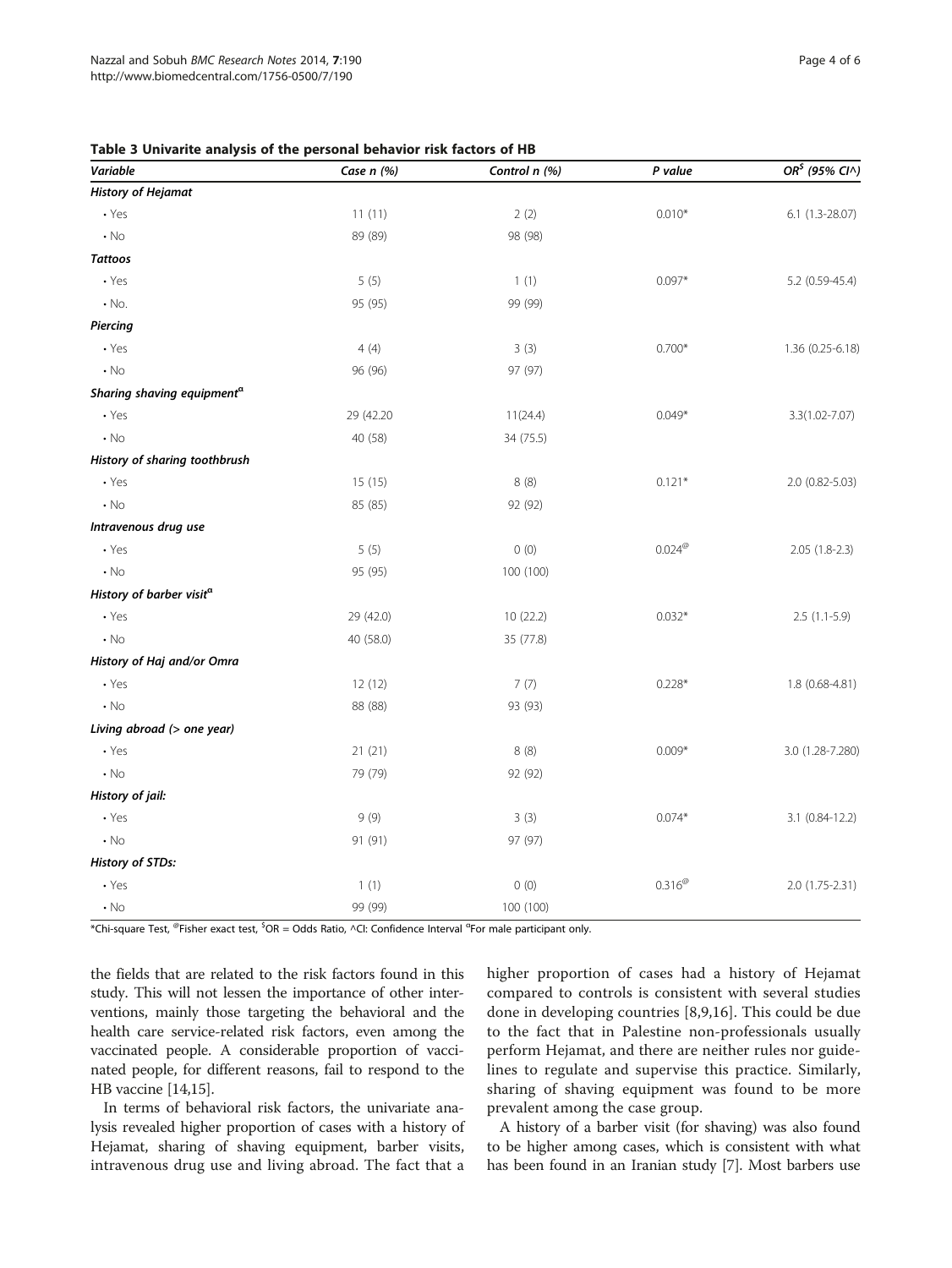| Variable                     | Case $n$ (%) | Control n (%) | P value | $OR^5$ (95% CI^)   |
|------------------------------|--------------|---------------|---------|--------------------|
| <b>Occupation:</b>           |              |               |         |                    |
| $-HCW$                       | 4(4)         | 6(6)          | 0.66    | $1.4(0.2-6.8)$     |
| • Soldier                    | 2(2)         | 14(14)        | 0.09    | $4.6(0.8-28.2)$    |
| • Manual                     | 9(9)         | 14 (14)       | 0.50    | $1.5$ (0.5-4.8)    |
| $\bullet$ Others'            | 85 (85)      | 66 (66)       | 0.38    |                    |
| History of blood transfusion | 24 (24)      | 9(9)          | 0.33    | $1.6(0.6-4.6)$     |
| History of dental visits     | 75 (75)      | 29 (29)       | < 0.001 | $5.6$ (2.8-11.1)   |
| History of hospitalization   | 45 (45)      | 28 (28)       | 0.43    | $1.4(0.6 - 3.0)$   |
| History of Hejamat           | 11(11)       | 2(2)          | 0.20    | $3.5(0.6 - 20.2)$  |
| Sharing shaving equipment    | 29 (42.2)    | 11(24.4)      | 0.48    | $1.4(0.5 - 3.9)$   |
| Intravenous drug use         | 5(5)         | 0(0)          | 0.48    | $1.1(0.2-4.2)$     |
| History of barber visit      | 29 (42.0)    | 10(22.2)      | 0.33    | $1.6(0.6 - 4.37)$  |
| Living abroad (> one year)   | 21(21)       | 8(8)          | 0.19    | $2.0$ (0.71 - 6.1) |

<span id="page-4-0"></span>Table 4 Multivariate analysis for the Hepatitis B risk factors

<sup>\$</sup>OR = Odds Ratio.

^CI: Confidence Interval.

<sup>1</sup>Reference group.

the same blades and scissors for every customer and this practice increases the transmission of HB to both customers and barbers.

In terms of health care services-related risk factors, the univariate analysis shows that hospitalization, blood transfusions and dental visits are risk factors for HB infection. A recent history of hospitalization was also found to be a risk factor for HB transmission in Moldova [\[6](#page-5-0)], Brazil [\[13\]](#page-5-0) and the KSA [[17](#page-5-0)]. This result could indicate deficiencies in heath care workers' (HCWs) knowledge and practice of universal precautions. Some studies on HCWs showed a lack of knowledge and practice of universal precautions, which led to exposing themselves and the patients nosocomial infections [[18](#page-5-0)].

By using logistic regression analysis of the two groups, only the history of dental visit remained an independent risk factor for HB transmission. The majority of the HB cases gave a history of dental visits 75%, whereas only 29% of the control subjects had a similar history. This difference between the two groups was found to be highly statistically significant. Unhygienic dental care is a significant risk factor and plays a crucial role in HB transmission. Dental procedures have been shown to be associated with HB infection in many studies in countries such as in Jordan [\[12](#page-5-0)], Iran [[7](#page-5-0)], Pakistan [\[9\]](#page-5-0) and Moldova [[6](#page-5-0)]. This has been attributed to the lack of sufficient knowledge and practice in clinical infection control.

A study conducted in Palestine in 2004 [\[19](#page-5-0)] showed that only 54.6% of dentists wear gloves when treating patients, 53.6% use the 70% alcohol solutions as a disinfectant agent and 83.2% of them use dry heat as a sterilization method, which has been proven to be inefficient. In Jordan, another study [\[20\]](#page-5-0) conducted to assess the compliance of dentists

in private dental clinics with infection control measures concluded that infection control practices are insufficient and reflect a great opportunity to transmit blood borne pathogens such as the HB virus through dental care. The HB virus can be transmitted in dental care clinics either through direct contact with blood and oral fluids, or through indirect contact with contaminated objects including instruments, equipment, and surfaces. These routes can transmit the disease from the dental staff to the patient, or vice versa, and from one patient to another [[21](#page-5-0)].

In South Africa [\[22\]](#page-5-0), a study conducted to assess the knowledge of infection control measures and compare it with actual practices in the field of dentistry found a significant difference between knowledge and practice. This finding shows the importance of supervision and enforcement of infection control measures in addition to raising awareness and increasing knowledge.

In this study, a number of measures were taken to mitigate possible limitations. To minimize recall bias, incident cases of HB were included in our study and all nurses who participated in data collection were trained on a standard method of data collection. The sample size was constrained by the number of people who detected HB during the study period. A multi-year study should be done to increase the sample size, allowing for more data to be collected about the rare risk factors of HB transmission found in other studies, such as STDs and IUD. Another possible limitation is that we were not able to assess the household effect as a risk factor since the controls were members of the same households as the cases. This is because the aim of this study was to explore more in depth the patients behavioral and health-care exposure risk factors for HB infection, as opposed to household effects as risk factors.